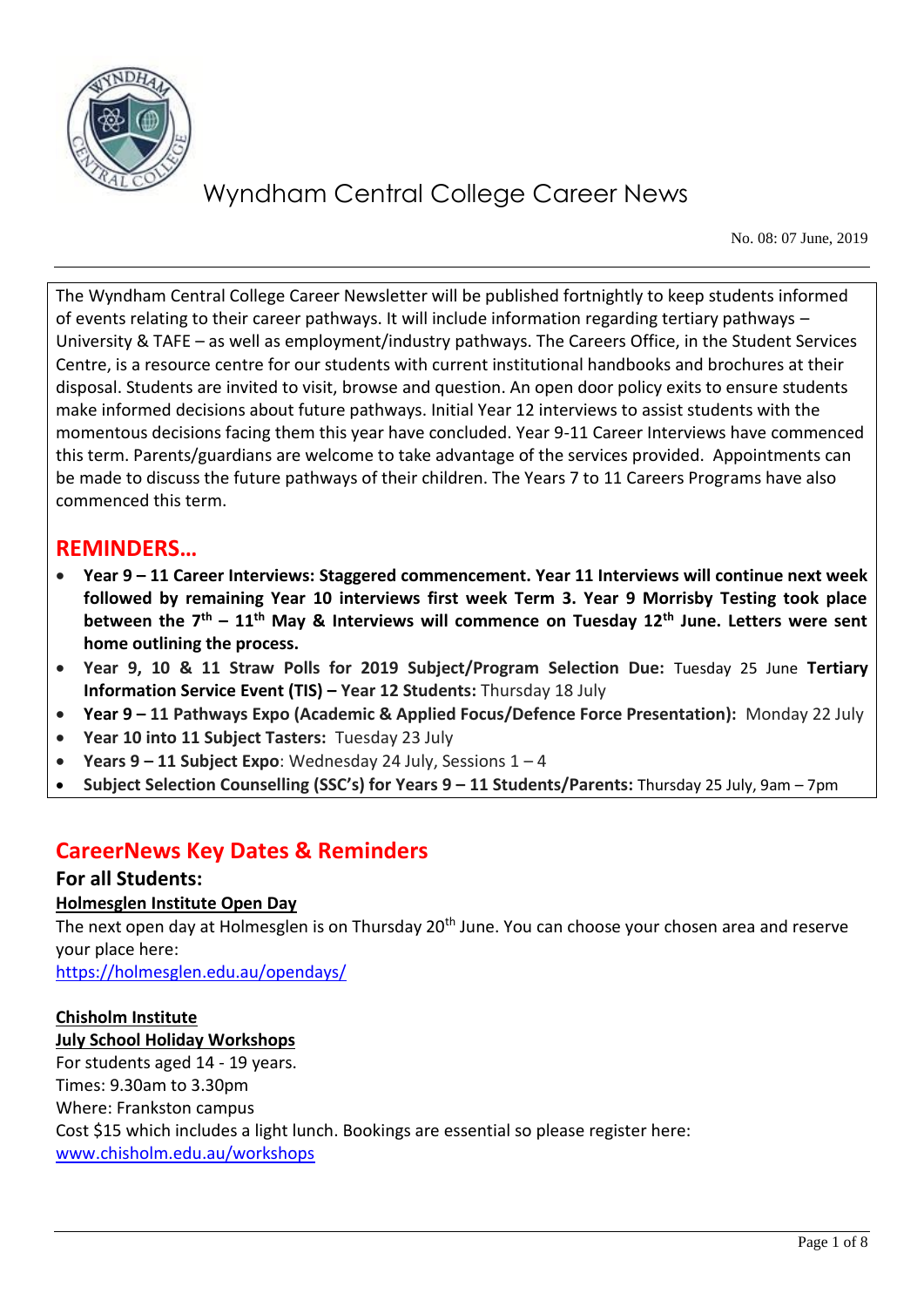

No. 08: 07 June, 2019

#### *For all VCE Students:* **Inside Monash Seminars**

When: Running until August.

Spend 90 minutes with an academic, a current and a past student on campus and discover what it's really like to study at Monash. To view the faculties and seminar dates visit: [https://www.monash.edu/inside](https://www.monash.edu/inside-monash)[monash](https://www.monash.edu/inside-monash)

#### **Monash Information Evenings**

When: Running until September. Times: 6.30pm – 8.00pm. Sessions will be held at various locations across Victoria. For further details and to register please visit: <https://www.monash.edu/information-evenings>

#### **Victoria University Information Evenings**

When: Running until the 25th of June. These evenings feature a broad range of VU's undergraduate course offerings. To register for the course areas that interest you please visit:<http://study.vu.edu.au/information-sessions>

#### **La Trobe University**

**'Experience Clever'**  The dates/campus: 3rd July – Bendigo, 5th July – Melbourne To register visit: <https://www.latrobe.edu.au/study/life/events/experience-clever>

### **News & Updates**

#### **University of Melbourne Update**

#### **Murrup Barak Experience & Leadership Camp - Applications are now open for 2019!**

Murrup Barak hosts an annual Open Day Camp which allows Aboriginal and Torres Strait Islander high school students in years 11 & 12 to experience university life. The camp is no cost to schools, students or families. Accommodation, transport to the camp and activities are all covered by Murrup Barak. The camp runs at the same time as the University of Melbourne's Open Day.

Camp dates are from 16th-19th of August.

For enquires you can email [murrupbarak-camps@unimelb.edu.au](mailto:murrupbarak-camps@unimelb.edu.au) or for all details visit: <https://murrupbarak.unimelb.edu.au/study/future-students/undergraduate-study/camps>

#### **RMIT Update**

#### **RMIT Elite Athlete Program (REAP)**

Each year RMIT supports 200 elite and emerging athletes to achieve both sporting and academic excellence.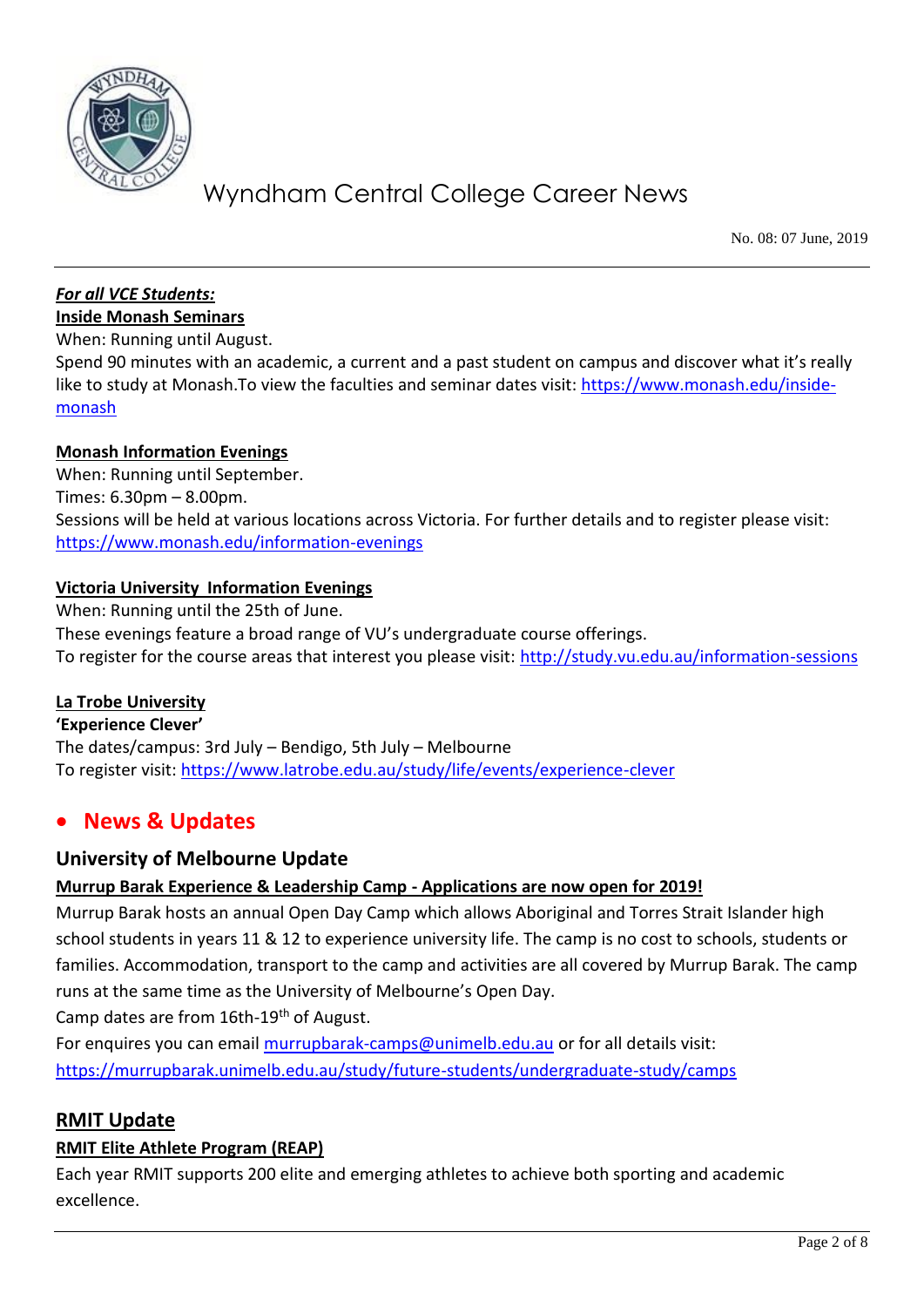

No. 08: 07 June, 2019

The benefits can include:

- Adjustment factors for course entry (10 adjustment factors towards your aggregate score. Equivalent to 5-6 ATAR points)
- Timetabling assistance and class flexibility
- Assessment and exam flexibility
- Opportunity to study with other institutions Free health services including: Osteopathy, Chiropractic, Chinese Medicine, Massage and Psychology
- Gym Membership

Elite Athletes (only) can also receive:

- Personalised degree advice and course planning
- Sports Scholarships
- International Travel Grants up to \$5,000
- Athlete support workshops

To read about the criteria please visit:

<https://www.rmit.edu.au/students/life-and-work-opportunities/sport-and-fitness/elite-athletes>

#### **Deakin University Update**

#### **Communication & Creative Arts Work Experience Program**

A hands-on work experience program for high-performing Year 10 students interested in a career in the creative industries. The week-long program is centered around a series of interactive workshops within their state-of-the-art facilities. The details are:

When:  $17^{\text{th}}$  – 21th June Time: 9am – 4pm Where: Burwood campus

#### **STEM Work Experience Program for Young Women**

This is a week-long program which provides an introduction to STEM at a tertiary level. It allows participants to experience possible STEM career pathways in a fun and nurturing environment with a range of workshops and hands-on activities. You will spend a day within each area of the faculty; Life and Environmental Sciences, Engineering, Architecture & Built Environment and Information Technology. The details are: When: 24th –28th June Time: 9am – 4pm Where: Waurn Ponds campus For further information on these events, please contact: Phone: 1800 693 888 Email: [myfuture@deakin.edu.au](mailto:myfuture@deakin.edu.au)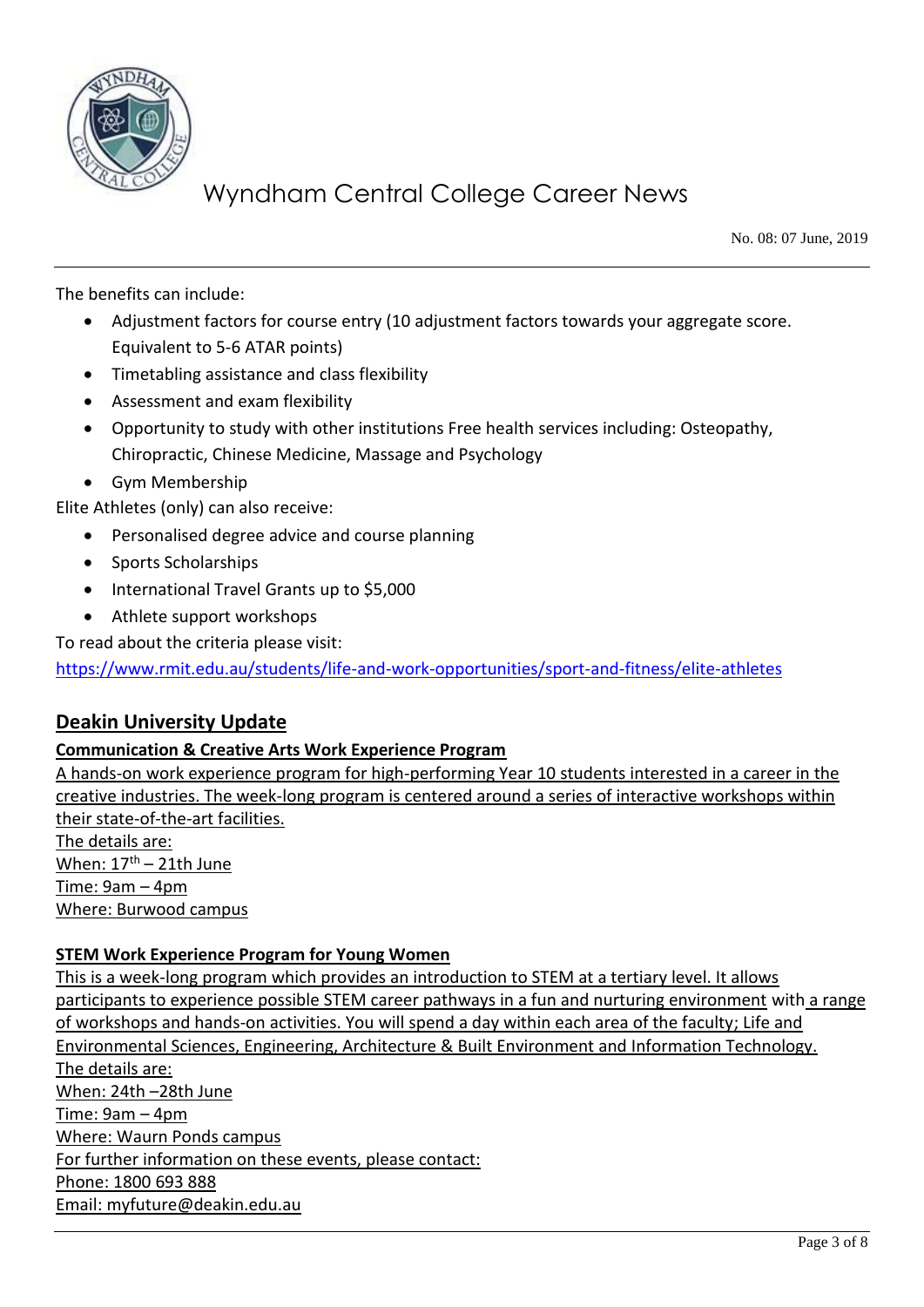

No. 08: 07 June, 2019

### **Victoria University Update**

Victoria University (VU) is the University of the West. They are a dual-sector university and have over 40,000 students enrolled higher education, vocational education and training students studying on their campuses. Being a dual-sector university means that students can progress through a pathway from vocational education to higher education i.e. from a certificate or diploma course through to an undergraduate degree or even a postgraduate qualification.

VU have a number of information sessions remaining (listed in key dates & reminders) and also a tertiary information session coming up:

### **Win a 5-day Fashion Design Portfolio Development Workshop**

Are you in Year 12 and pursuing fashion? Why not get some extra assistance with your portfolio by entering the draw to win a 5-day Fashion Design Portfolio Development workshop at Torrens University in Melbourne? Torrens are currently running a competition where 50 students can win the opportunity to attend their exclusive 5-day Workshop.

The dates: 1st - 5th July 2019

Times: 10-4pm

Where: Torrens University Australia, Flinders Street Campus - 196 Flinders Street, Melbourne. Follow this link as soon as possible if you're interested: [https://gleam.io/tlf1z/50-winners-5-day-fashion](https://gleam.io/tlf1z/50-winners-5-day-fashion-design-portfolio-development-workshop-for-year-12s-torrens-university-australia)[design-portfolio-development-workshop-for-year-12s-torrens-university-australia](https://gleam.io/tlf1z/50-winners-5-day-fashion-design-portfolio-development-workshop-for-year-12s-torrens-university-australia)

### **Open Days 2019: All Year 11 & 12 Students are advised to attend**

| <b>INSTITUTION</b>                    | <b>DATE</b> | <b>TIME</b>  | <b>CONTACT DETAILS</b>                     |
|---------------------------------------|-------------|--------------|--------------------------------------------|
| <b>Australian Catholic University</b> |             |              | 1300 ASK ACU                               |
| Melbourne Campus                      | Sun 11 Aug  | $10am - 3pm$ | Email: https://www.acu.edu.au/student-     |
| <b>Ballarat Campus</b>                | Sun 25 Aug  | $10am - 2pm$ | life/experience-uni-before-you-start/open- |
|                                       |             |              | day                                        |
| <b>Box Hill Institute of TAFE</b>     |             |              | 1300 269 445                               |
| <b>Box Hill Campus</b>                | Sun 25 Aug  | $10am - 3pm$ | www.boxhill.edu.au/openday                 |
| Lilydale Campus                       | Sun 15 Sep  | $10am - 3pm$ |                                            |
| <b>Chisholm Institute</b>             |             |              | 1300 244 746                               |
| Dandenong                             | Mon 16 Dec  | $5pm - 7pm$  | https://www.chisholm.edu.au/open           |
| <b>Deakin College</b>                 |             |              |                                            |
| Geelong Campus (Waurn Ponds &         | Sun 18 Aug  | $9am - 3pm$  | 1800 334 733                               |
| Waterfront)                           | Sun 25 Aug  | $9am - 3pm$  | http://openday.deakin.edu.au/              |
| Melbourne (Burwood) Campus            |             |              |                                            |
| <b>Deakin University</b>              | Sun 18 Aug  | $9am - 3pm$  |                                            |
| Geelong Campus (Waurn Ponds &         | Sun 25 Aug  | $9am - 3pm$  |                                            |
| Waterfront)                           | Sun 4 Aug   | $10am - 2pm$ |                                            |
| Melbourne Burwood                     |             |              |                                            |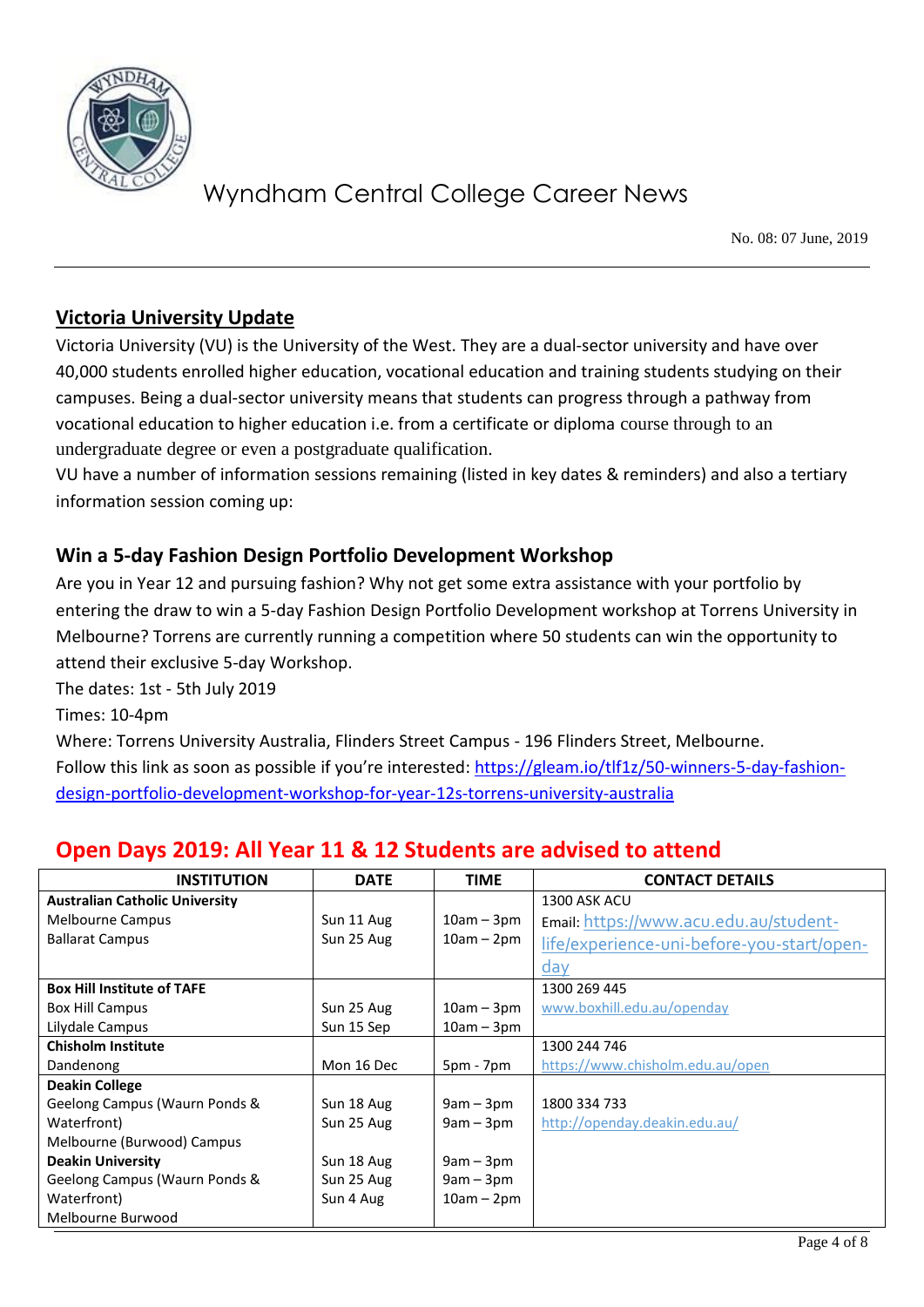

No. 08: 07 June, 2019

| Warnambool                                       |                |              |                                                |
|--------------------------------------------------|----------------|--------------|------------------------------------------------|
|                                                  |                |              |                                                |
|                                                  |                |              |                                                |
| <b>Federation University of Australia</b>        |                |              | 1800 333 864 https://federation.edu.au/openday |
|                                                  |                |              |                                                |
| <b>Holmesglen Institute</b>                      | Thur 20 June   | Various      | 1300 639 888                                   |
| All campuses                                     |                |              | https://holmesglen.edu.au/Students/Open-Days/  |
| <b>JMC Academy</b>                               | Sat 24 Aug     |              | 1300 410 311                                   |
|                                                  |                |              | https://www.jmcacademy.edu.au/events/open-days |
| La Trobe College                                 |                |              | 1300 135 045                                   |
| Melbourne (Bundoora)                             | Sun 4 Aug      |              | https://www.latrobecollegeaustralia.edu.au/    |
| La Trobe University                              |                |              |                                                |
| <b>Shepparton Campus</b>                         | Fri 2 Aug      | $3pm - 7pm$  | https://www.latrobe.edu.au/openday             |
| Melbourne (Bundoora) Campus                      | Sun 4 Aug      | 10am - 4pm   |                                                |
| Albury-Wodonga                                   | Sun 18 Aug Sun | 10am - 2pm   |                                                |
| Mildura Campus                                   | 14 Aug         | 4pm - 7pm    |                                                |
| <b>Bendigo Campus</b>                            | Sun 25 Aug     | 10am - 3pm   |                                                |
| <b>Melbourne Polytechnic</b>                     |                |              | 9269 1200                                      |
| <b>Preston Campus</b>                            | Sun 18 Aug     | $10am - 3pm$ | https://www.melbournepolytechnic.edu.au/open-  |
|                                                  |                |              | day                                            |
| <b>Monash University</b>                         |                |              | 1800 666 274                                   |
| Peninsula Campus                                 | Sat 3 Aug      | $10am - 3pm$ | https://www.monash.edu/open-day                |
| Clayton & Caulfield Campuses                     | Sun 4 Aug      | $10am - 4pm$ |                                                |
| Parkville Campus                                 | Sun 18 Aug     | $10am - 3pm$ |                                                |
| <b>RMIT</b>                                      |                |              | 9925 2260                                      |
| <b>Bundoora</b>                                  | Sun 4 Aug      | $10am - 4pm$ | https://openday.rmit.edu.au/                   |
| City & Brunswick Campuses                        | Sun 11 Aug     | $10am - 4pm$ |                                                |
| <b>Swinburne University</b>                      |                |              | 1300 SWINBURNE                                 |
| Hawthorn                                         | Sun 28 July    | $10am - 4pm$ | https://www.swinburne.edu.au/                  |
| <b>University of Melbourne</b>                   |                |              | 1800 801 662                                   |
| Parkville                                        | Sun 18 Aug     | $10am - 4pm$ | https://openday.unimelb.edu.au/                |
| Dookie                                           | Sun 22 Sep     | $10am - 4pm$ |                                                |
| Werribee                                         | Sun 20 Oct     | $10am - 4pm$ |                                                |
| <b>Victoria University</b>                       |                |              | 1300 171 755 https://openday.vu.edu.au/        |
|                                                  |                |              |                                                |
| <b>William Angliss Institute of TAFE</b>         |                |              | 1300 ANGLISS                                   |
| City                                             | Sat 3 Aug      | $10am - 3pm$ | http://www.angliss.edu.au                      |
| <b>SAE Creative Media Institute</b>              | Sun 11 Aug     | $10am - 2pm$ | https://sae.edu.au/news-and-events/events      |
| <b>Collarts (Australian College of the Arts)</b> |                |              |                                                |
| Fitzroy, Collingwood (Wellington St &            | Sat 31 Aug     | $10am - 3pm$ | https://www.collarts.edu.au/open-day           |
| Cromwell St)                                     |                |              |                                                |

### **Career Focus – Real Estate Salesperson**

Real Estate salespeople arrange the sale of land, residential properties (such as houses or flats), businesses, factories, shops and farms on behalf of owners. Their work can often be after hours and on weekends and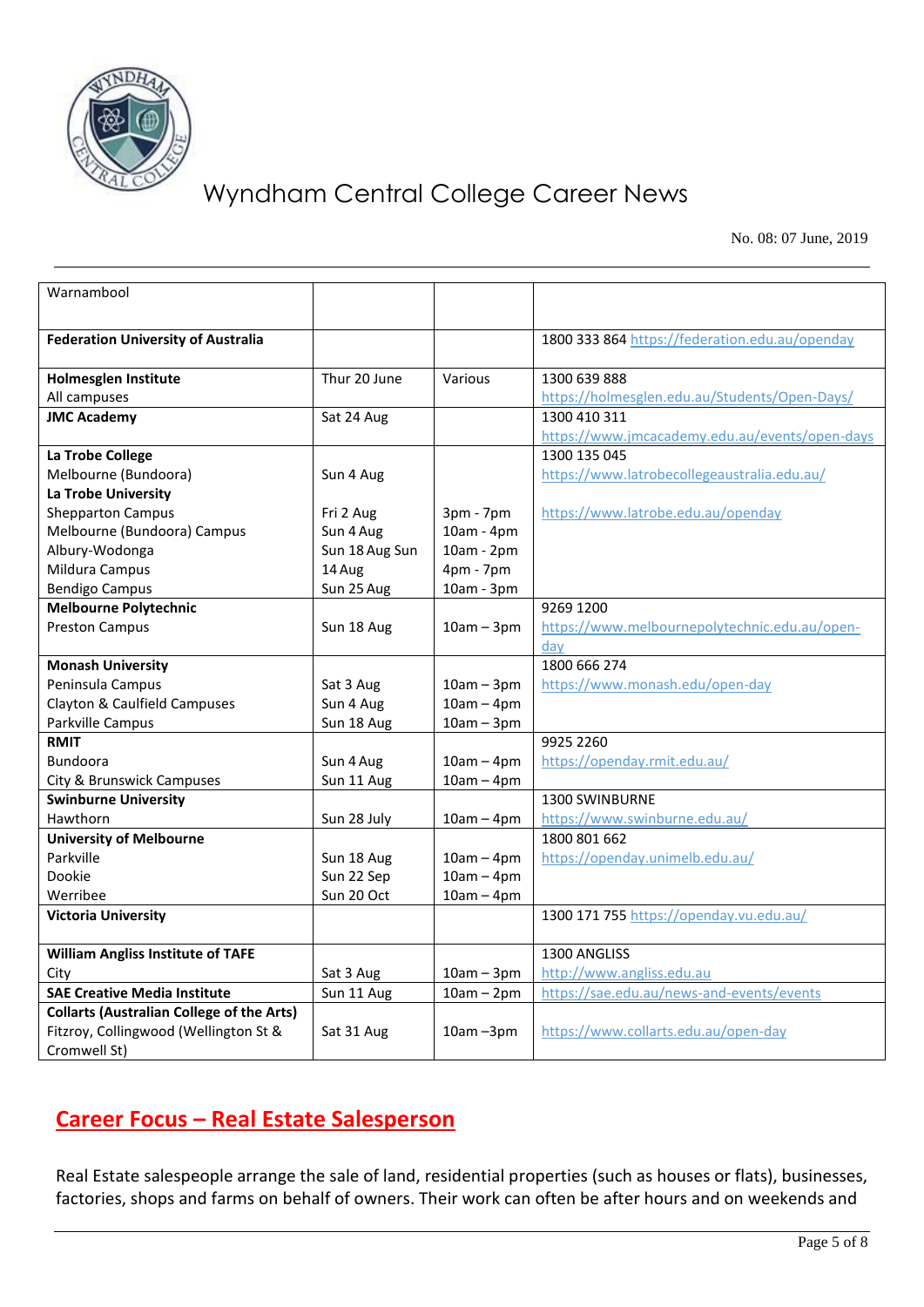

No. 08: 07 June, 2019

involves a great deal of contact with the public and associated professionals such as; builders, valuers, solicitors, conveyancers, banking personal and local council representatives. Real Estate salespeople may specialise in areas such as residential, commercial or business sales. After gaining industry experience, some real estate professionals choose to pursue work in other related positions such as: Property Developer, Property Manager, Finance Broker, Property Broker, Valuer, Investor, Asset Manager or Property Market Analyst.

Real estate salespeople:

- Discuss the method of sale, presentation of the property, costs and inspection times with vendors (sellers)
- Estimate the current market price and suggest a reserve or minimum selling price by preparing a Comparative Market Analysis (CMA)
- List details of land or buildings for sale and arrange the advertising of properties
- Assess buyers' needs and locate properties for their consideration
- Take prospective buyers to inspect properties
- Advise on merits of properties and the terms of sale
- Arrange legal agreements between vendors and buyers
- Assist with the facilitation of finance

To be a real estate salesperson it is helpful to:

- Have good communication and negotiation skills
- Have good presentation skills
- Be well presented and have a pleasant manner
- Be able to network effectively
- Be able to work without direct supervision
- Have a sales focus
- Have good organisational skills and attention to detail
- Good working knowledge of the local area in which you work

To work in the real estate industry in Victoria, you will need to complete your 'Agents Representative' course. If your interest is to become a licensed estate agent to operate your own real estate agency, you will need to complete a Certificate IV in Property Services (Real Estate) with the REIV or a Diploma at TAFE. This can be undertaken after you have completed your 'Sub-Agents Representative' course and gained relevant industry experience, whereby you will receive RPL (Recognition of Prior Learning). Most courses are part time and have flexible study options however you will need to enquire directly with your chosen institution.

You will need to be 18 years or older to undertake these courses unless undertaking a traineeship. Some entry requirements including a language literacy and numeracy assessment and/or a pre-training review and for some institutions require you to be currently working in the industry.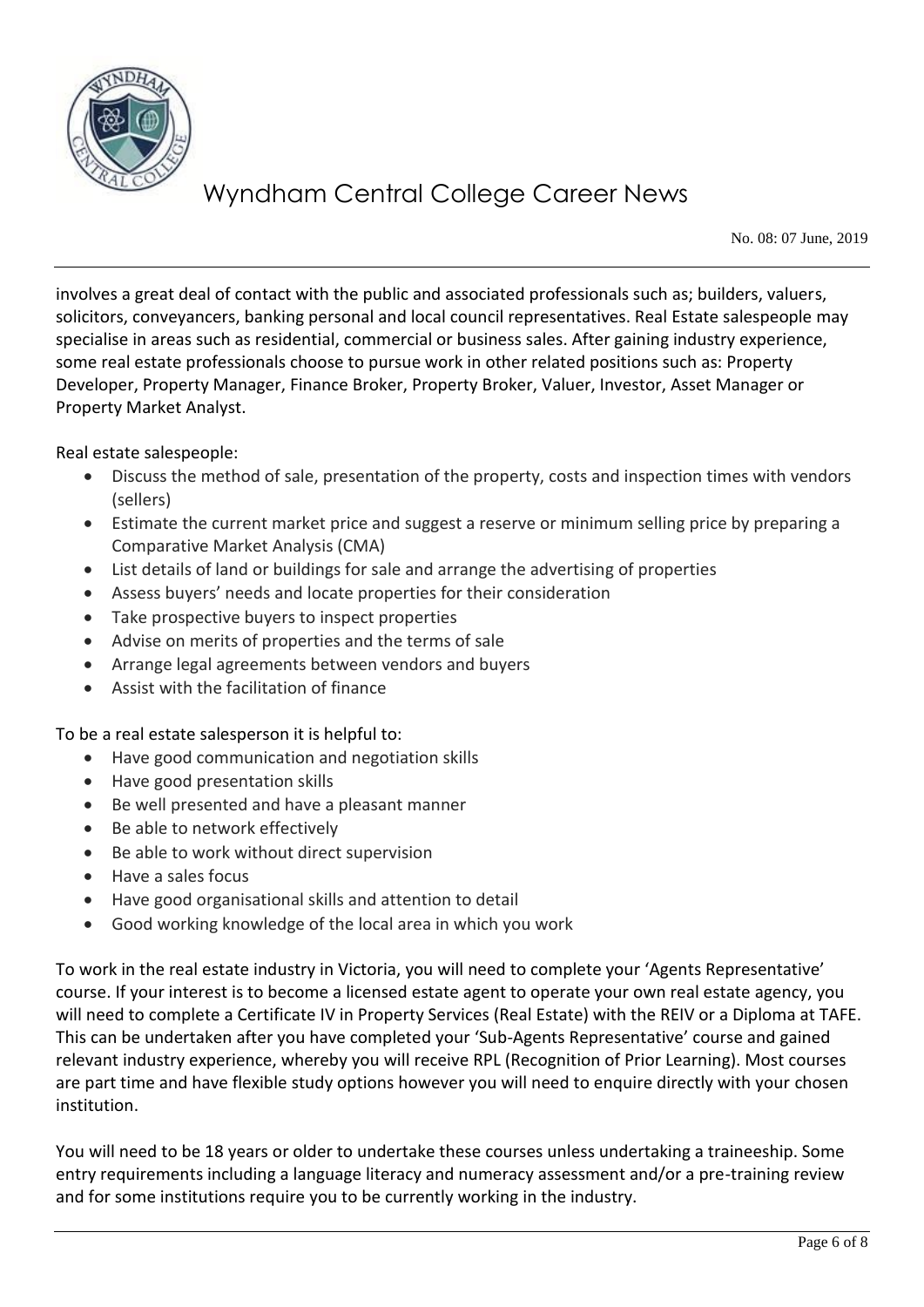

No. 08: 07 June, 2019

Below is a list of the 'Agents Representative' courses, 'Certificate IV in Property Services (Real Estate)' and tertiary study options:

| 'Agents' Representative' course |                       |                                     |                 |             |  |  |  |  |
|---------------------------------|-----------------------|-------------------------------------|-----------------|-------------|--|--|--|--|
| <b>Institution</b>              | <b>Campus</b>         | <b>Course</b>                       | <b>Duration</b> | <b>ATAR</b> |  |  |  |  |
| <b>Box Hill</b>                 | Box Hill, Lilydale    | Certificate IV in Property Services | 6 months        | <b>NA</b>   |  |  |  |  |
| Institute                       |                       | (Real Estate)                       |                 |             |  |  |  |  |
| Chisholm                        | Cranbourne            | Certificate IV in Property Services | 5 days          | <b>NA</b>   |  |  |  |  |
| <b>Institute</b>                |                       | (Real Estate)                       |                 |             |  |  |  |  |
| Kangan                          | <b>Broadmeadows</b>   | Certificate IV in Property Services | 4 days or       | <b>NA</b>   |  |  |  |  |
| <b>Institute</b>                |                       | (Real Estate)                       | alternative     |             |  |  |  |  |
|                                 |                       | (Partial completion- Licensed       | options         |             |  |  |  |  |
|                                 |                       | Agents Course)                      |                 |             |  |  |  |  |
| <b>REIV</b>                     | Ballarat, Camberwell, | Agent's Representative Course in    | 5 days          | <b>NA</b>   |  |  |  |  |
|                                 | Eltham, Frankston,    | <b>Real Estate</b>                  |                 |             |  |  |  |  |
|                                 | Geelong, Traralgon,   |                                     |                 |             |  |  |  |  |
|                                 | Werribee.             |                                     |                 |             |  |  |  |  |
| Swinburne                       | Hawthorn, Online,     | Agent's Representative Course       | 4 weeks         | <b>NA</b>   |  |  |  |  |
|                                 | Wantirna              |                                     |                 |             |  |  |  |  |
| 'Licensed Agent' Courses        |                       |                                     |                 |             |  |  |  |  |
|                                 |                       |                                     |                 |             |  |  |  |  |
|                                 |                       |                                     |                 |             |  |  |  |  |
| <b>Institution</b>              | <b>Campus</b>         | <b>Course</b>                       | <b>Duration</b> | <b>ATAR</b> |  |  |  |  |
| <b>Box Hill</b>                 | Box Hill, Lilydale    | Certificate IV in Property Services | 9 months        | <b>NA</b>   |  |  |  |  |
| Institute                       |                       | (Real Estate)                       |                 |             |  |  |  |  |
| Chisholm                        | Cranbourne            | Certificate IV in Property Services | 10 months       | <b>NA</b>   |  |  |  |  |
| Institute                       |                       | (Real Estate)                       |                 |             |  |  |  |  |
| Kangan                          | <b>Broadmeadows</b>   | Certificate IV in Property Services | 6 months        | <b>NA</b>   |  |  |  |  |
| <b>Institute</b>                |                       | (Real Estate)                       |                 |             |  |  |  |  |
| <b>REIV</b>                     | Camberwell            | Certificate IV in Property Services | 43-46 Weeks     | <b>NA</b>   |  |  |  |  |
|                                 |                       | (Real Estate)                       |                 |             |  |  |  |  |
| <b>Tertiary Courses</b>         |                       |                                     |                 |             |  |  |  |  |
| Institution                     | <b>Campus</b>         | <b>Course</b>                       | <b>Duration</b> | <b>ATAR</b> |  |  |  |  |
| <b>Deakin</b>                   | Cloud, Melbourne      | Bachelor of Property and Real       | 3 Years         | 70          |  |  |  |  |
| <b>University</b>               |                       | Estate                              |                 |             |  |  |  |  |
|                                 |                       | Bachelor of Property and Real       | 4 Years         | 80.70       |  |  |  |  |
|                                 |                       | Estate/Commerce                     |                 |             |  |  |  |  |
|                                 |                       | Bachelor of Property and Real       | 5 Years         | <b>NA</b>   |  |  |  |  |